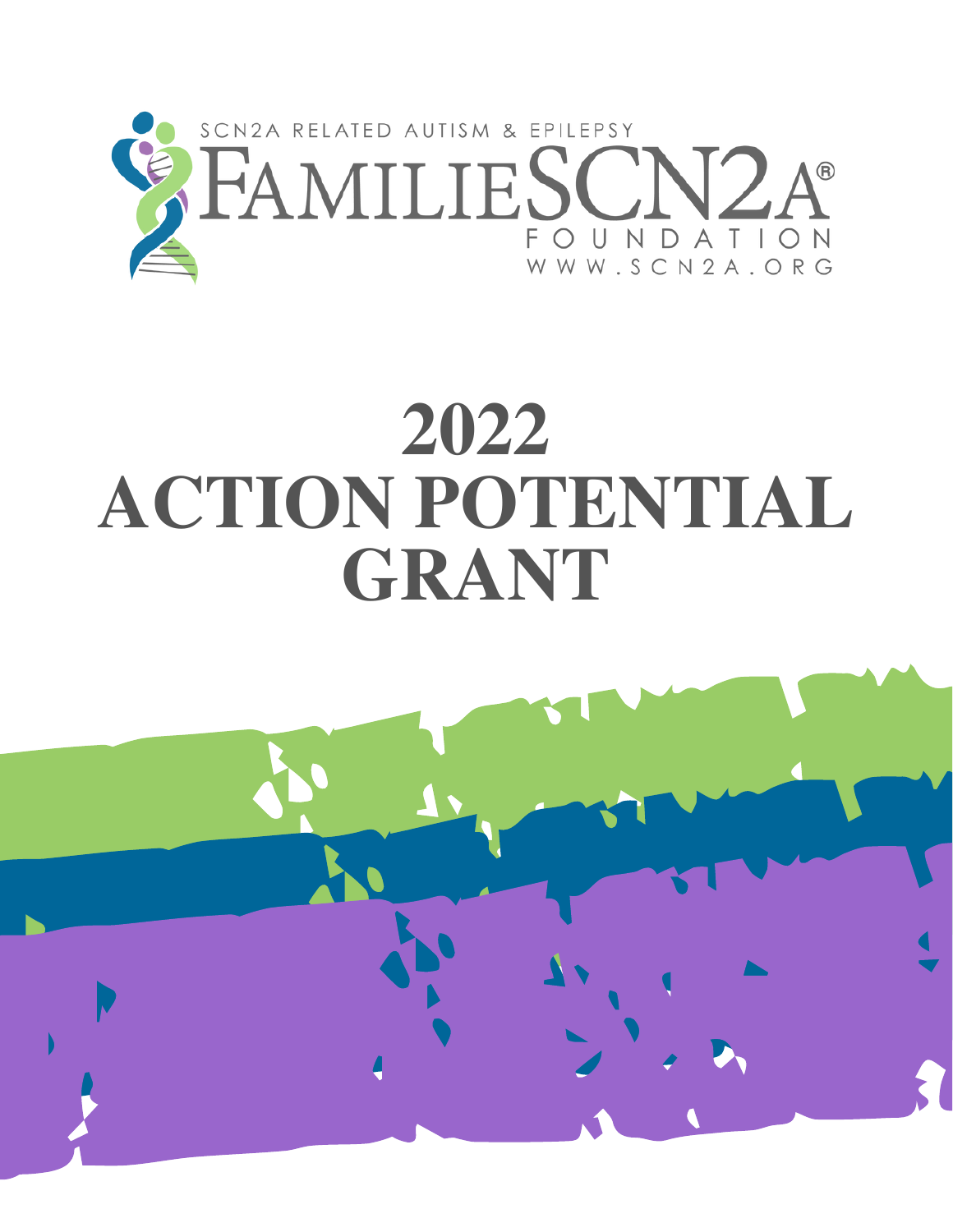

## **The FamilieSCN2A Action Potential Grant**

Through our investigator-initiated grant program, the FamilieSCN2A Foundation hopes to accelerate the development of therapeutic treatments and disease-modifying advancements for those living with changes in the SCN2A gene. This grant program is designed to facilitate preliminary investigations that will potentially lay the groundwork for subsequent grants from the government, industry, or other funding sources, including the FamilieSCN2A Foundation.

The FamilieSCN2A Foundation is interested in supporting research that advances understanding of the cellular, molecular, genetic and systems-level mechanisms of SCN2A related disorders. However, priority will be given to innovative projects which could potentially lead to therapeutic treatments or a cure for those with SCN2A related disorders.

## **Eligibility Requirements**

Applicants must fall into one of the following categories to be eligible for the FamilieSCN2A Action Potential Grant:

- A postdoctoral fellow
- A clinician who is a neurology or psychiatry resident
- Newly appointed faculty who are within one year of having completed postdoctoral training
- A graduate student trainee working towards a Ph.D

**Note**: International applicants are welcome, however, all materials must be submitted in English.

## **Budget**

The FamilieSCN2A Foundation will provide up to \$100,000 of funding for one year of direct costs. No indirect costs will be funded (see travel stipend information below). The number of grants funded will be contingent on available funds.

## **2022 Funding Cycle Dates and Deadlines**

| <b>Activity</b>                       | <b>Key Dates</b>     |
|---------------------------------------|----------------------|
| <b>Request for Application</b>        | February 24          |
| Letter of Intent Deadline             | April 1              |
| <b>Full Application Deadline</b>      | May $1$              |
| <b>Anticipated Award Announcement</b> | July 1               |
| <b>Anticipated Project Start Date</b> | Fall 2022 (Flexible) |

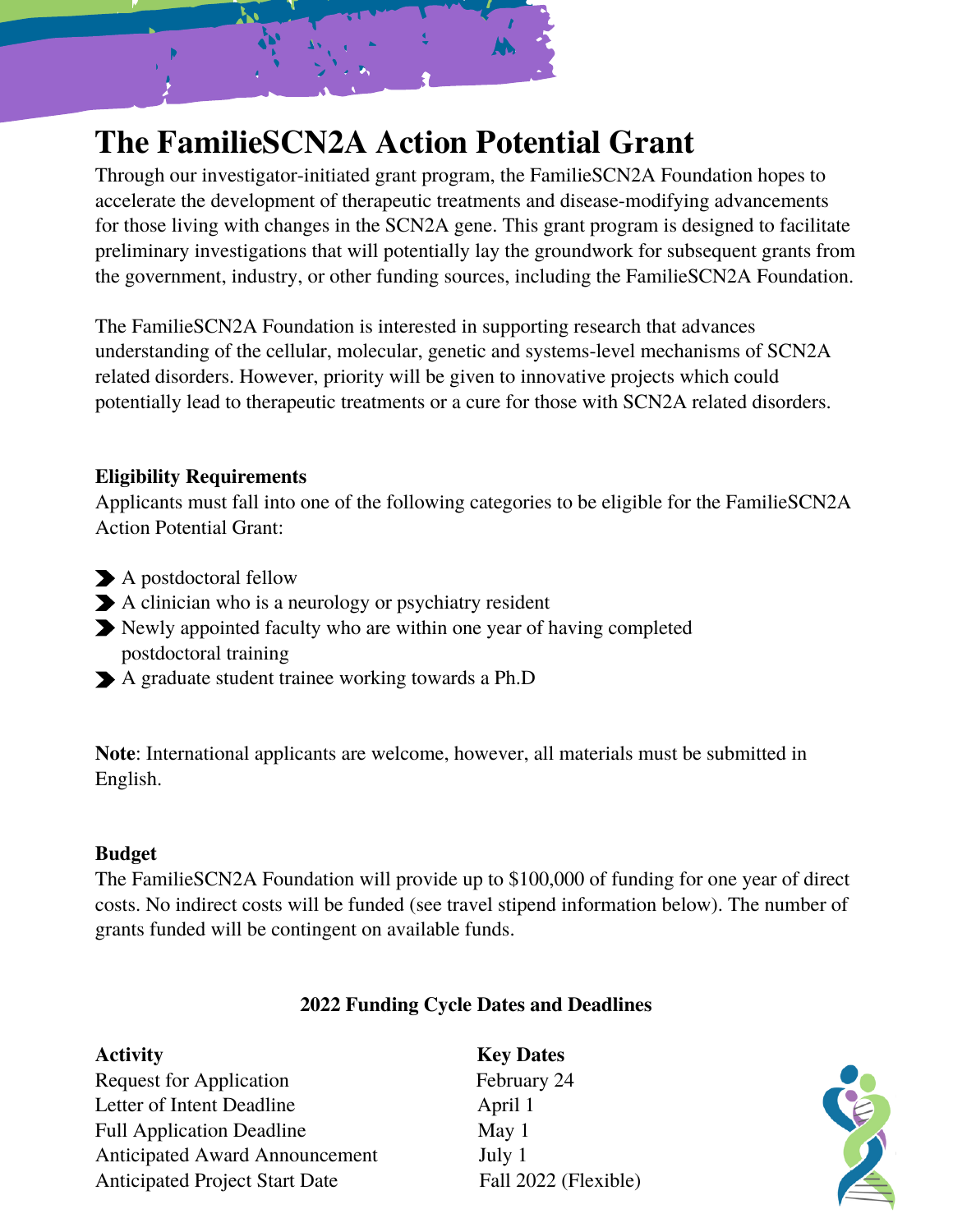

## **Letter of Intent (LOI) Requirements**

All applicants must submit a Letter of Intent (LOI). The LOI should clearly and concisely outline the hypothesis to be tested in layman's terms, the specific aims, and provide a brief description of the research plan. The LOI will be reviewed by the FamilieSCN2A Foundation's Scientific and Medical Advisory Boards (SAB / MAB) as well as the Board of Directors (BOD.)

**Letter of Intent Submission Deadline** April 1

**Letter of Intent Submission** Send LOI via email to research@scn2a.org

## **Letter of Intent Instructions**

Below are instructions for the required scientific summary, future directions and award relevance sections, which together can be no longer than two (2) pages in length.

1) **Scientific Summary**: Clearly and concisely outline the hypothesis and specific aims and provide a brief description of how the proposed research plan aligns with FamilieSCN2A Foundation's mission. (1 ½-page maximum)

2) **Future Directions:** Describe what next steps will be taken once the goals of your proposed project have been achieved. (1/2-page maximum, including spaces)

3) **Award Relevance**: Explain how this avenue of research is independent from your mentor's research, and how will it lead to a path of independent epilepsy or autism research.

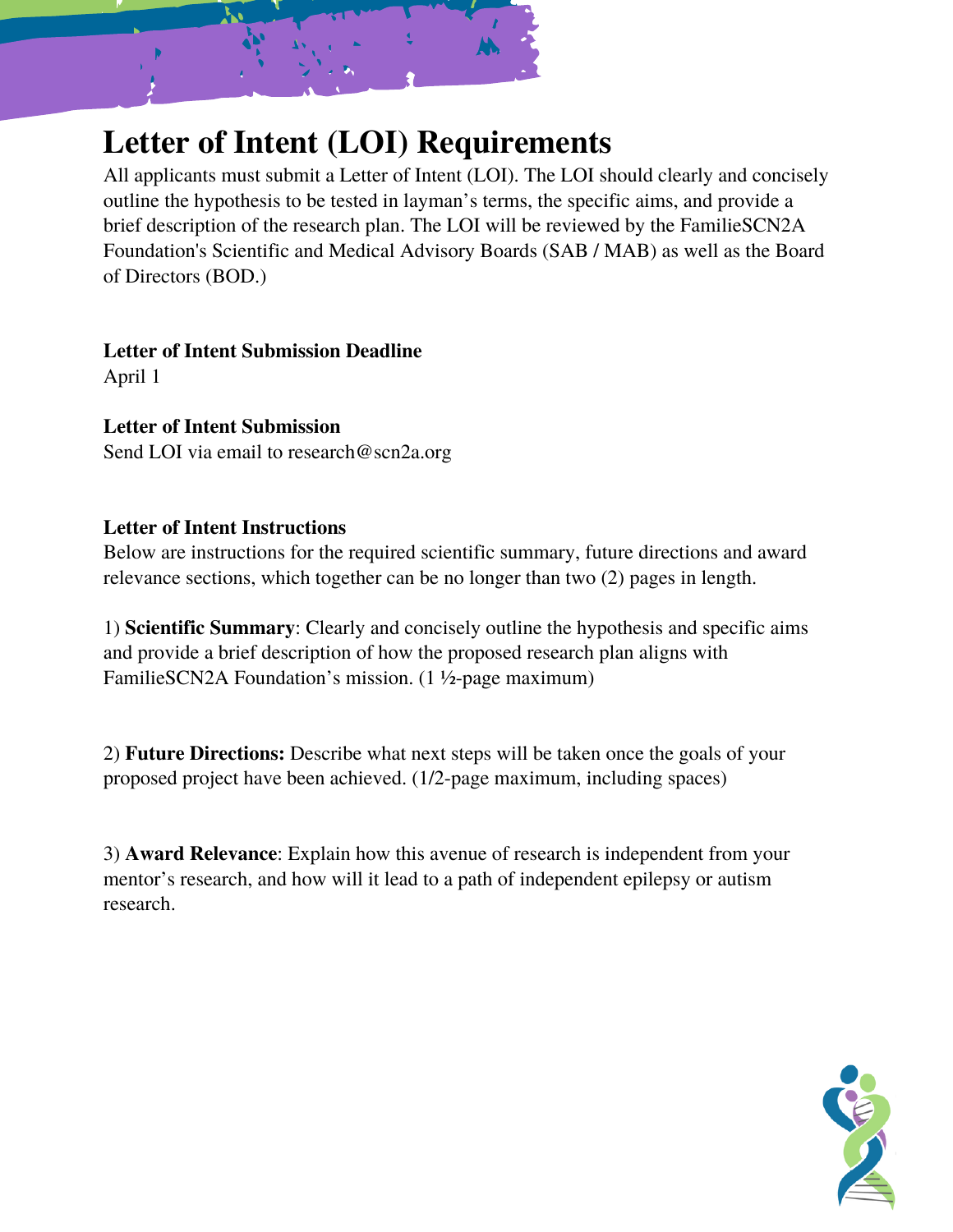

## **Application Requirements**

Please make sure to include a title page for the proposal being submitted.

1) **Proposal**: The main body of the proposal needs to include the following and not be more than 6 pages (total) in length:

- A description of the project background
- Hypothesis and specific aims of the research
- **Preliminary data**
- Research plan detailing experimental design and methods
- Expected outcomes, potential pitfalls and interpretation(s) of outcomes of the research
- Training Plan Required only for graduate students

2) **Mission**: Include one paragraph detailing how the proposed research aligns with the FamilieSCN2A Foundation's mission: "To improve the lives of those affected by SCN2A related disorders through research, public awareness, family support and patient advocacy."

3) **Independence**: Include one paragraph describing how this avenue of research is independent from your mentor's research, and how it will lead to a path of independent epilepsy or autism research.

4) **Abstract**: The abstract must include a Lay and Scientific Summary as detailed below.

Lay **Summary**: The lay summary will be reviewed by the FamilieSCN2A Foundation BOD. Please take special consideration to describe the proposed work and its potential impact on SCN2A related disorders in language appropriate for non- scientific audiences.

Make sure to include the following:

**Project Goals:** Bulleted list of the goal(s) of the project.

**Aims**: Bulleted list of how those goals will be tested.

**Deliverables**: Bulleted list of tangible deliverables to result from this work if successful.

**Impact**: Briefly explain how the project, if successful, will contribute to improved treatments and cure. In this section, you may also explain the next steps in your research plan once the goals of your proposed project have been achieved. **Training Plan** (required for graduate students): Describe the mentorship team and detail training focus and activities for the Action Potential Grant period. Be sure to detail how the applicant will obtain expertise and work towards independence.

**Scientific Summary**: Please provide a scientific abstract for your project. This will be reviewed in detail by the SAB / MAB.